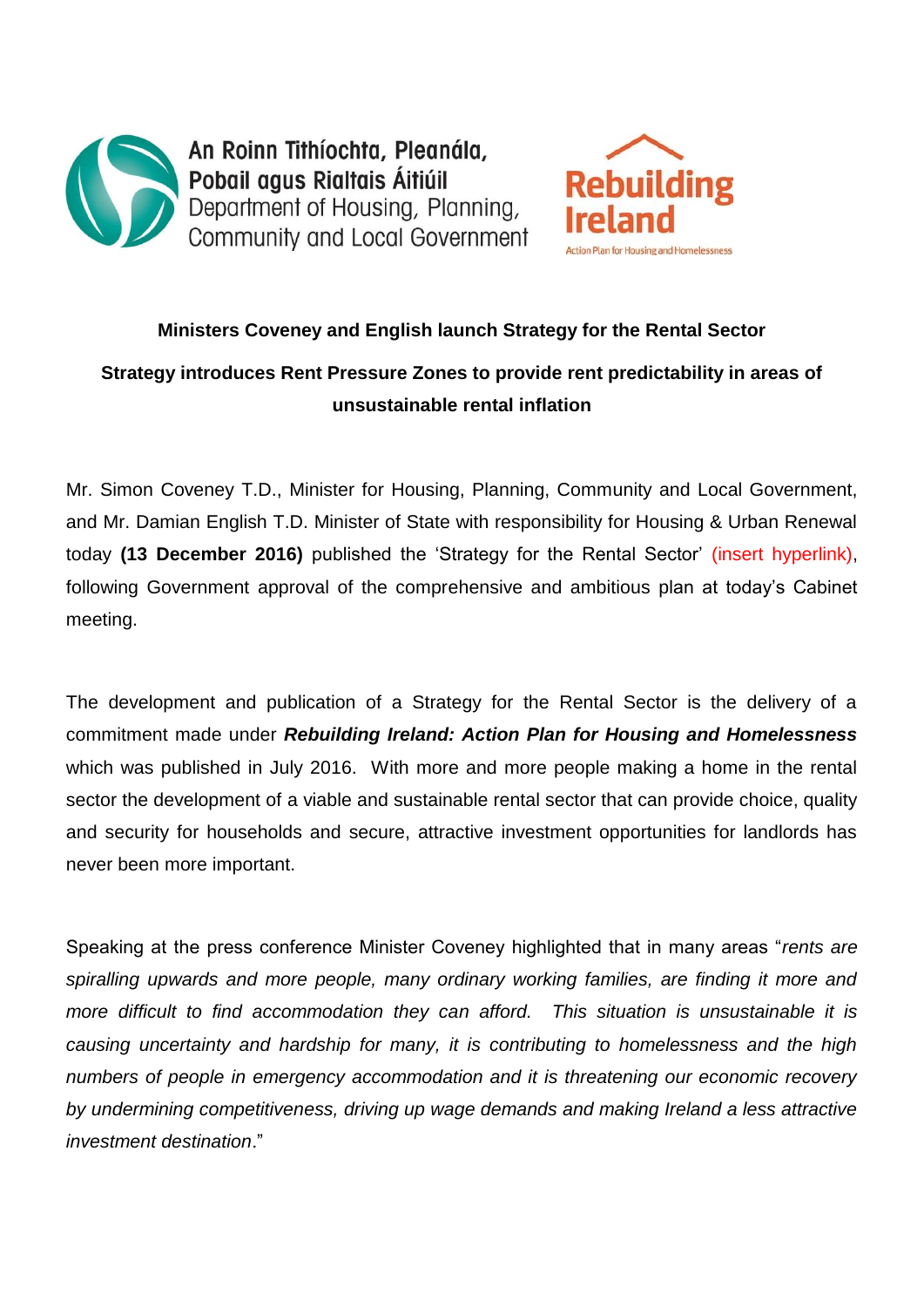In response to spiralling rents especially in the urban areas the Minister announced that he is *"introducing with immediate effect a rent predictability measure that will moderate the rate of rent increase in those areas of the country where rents are highest and rising quickly."* The measure is based on the concept of rent pressure zones; these are areas where rent increases have been at 7% or more in four of the last six quarters and where the rent levels are already above the national average. In these Rent Pressure Zones rent increases will be capped at 4% per annum for the next three years. The measure will be introduced with immediate effect in Dublin, for the four Dublin Local Authority areas and in Cork city.

Rent pressure zones will be designated for a maximum three years, by which time it is expected the new supply will have come on stream and demand will have eased. The Strategy also contains a number of measures to support supply by encouraging new investment and bringing unused capacity to the market. Measures include 'Build to Rent' developments and the accelerated roll out of 'Repair and Leasing' and 'Buy and Renew' Initiatives.

The Minister also announced the establishment of an Expert Group to explore the opportunities for developing viable cost rental model for Ireland and a larger and more dynamic not-for-profit and AHB sector. The group will examine the experience of other countries and develop a roadmap to build and attract new capacity for delivering cost rental options.

In addition to the rent predictability measure the Strategy sets out a range of measures under the headings of **Security, Supply, Standards and Services** which will address both immediate the long term issues affecting the supply, cost and accessibility of rental accommodation.

Speaking at the launch Minister English outlined that *"the Residential Tenancies Board is core to delivering on a daily basis the services that meet the needs of both tenants and landlords. The strategy puts forward a number of measures that will broaden and strengthen the role and powers of the Residential Tenancies Board (RTB) to more effectively provide key services to tenants and landlords*". These measures include:

 **Accelerating Dispute Resolution timeframes** – by reducing time for appeals from 21 to 10 days and by providing for one person tribunals in certain cases; allowing the RTB to hold more tribunals.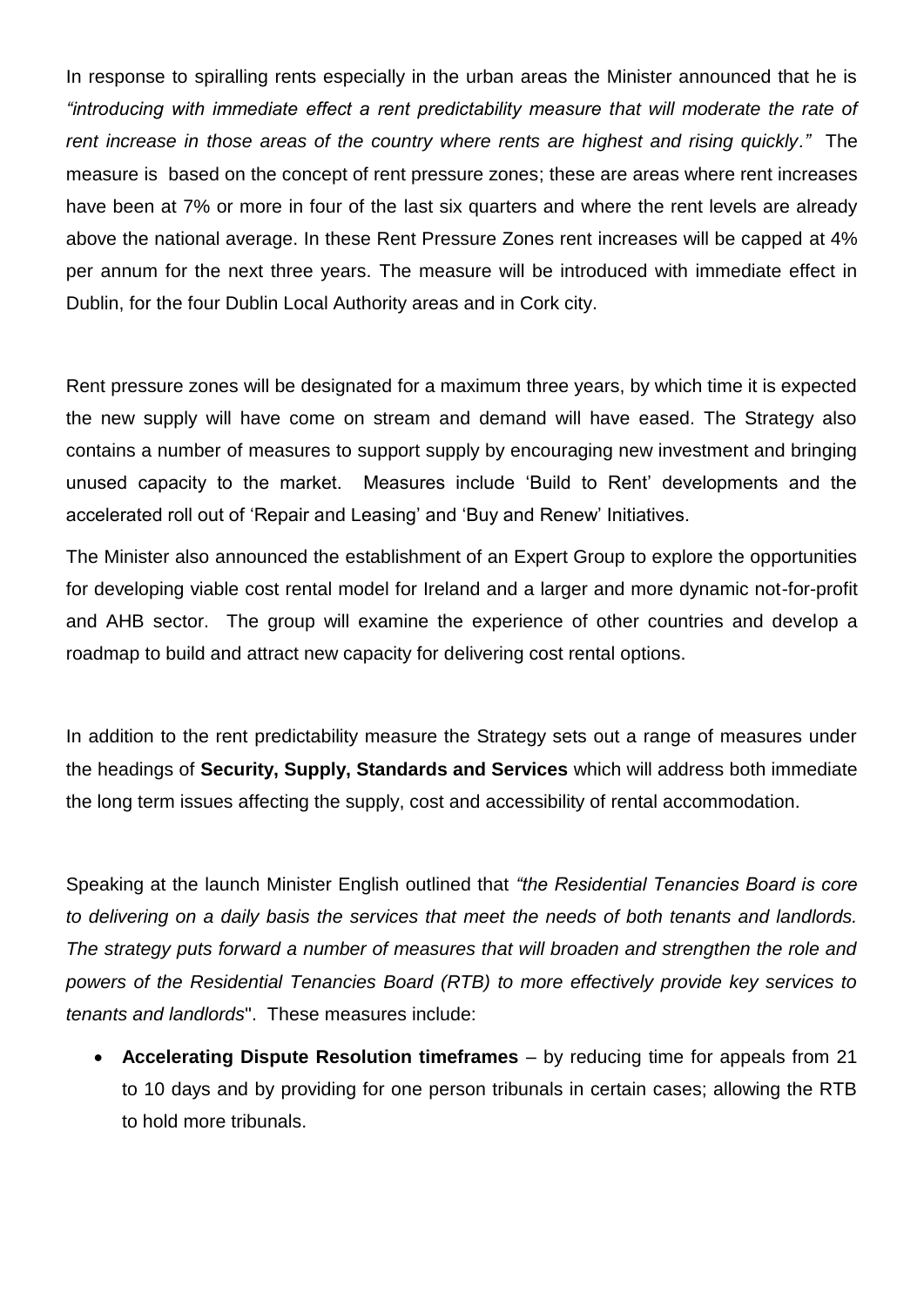- **Developing a One Stop Shop** within the RTB to improve access to information for tenants and landlords.
- The RTB will introduce a **voluntary landlord accreditation scheme** to support landlords in accessing best practice and promoting a comprehensive understanding of the statutory obligations.
- **Simplify the law and regulatory framework** through a new consolidated and streamlined Residential Tenancies Act.

Reducing risk and increasing security for both landlords and tenants is essential to the development of the residential rental sector as an attractive tenure choice for tenants and as a safe and viable investment choice for a range of investors. The strategy includes a range of measures aimed at enabling a shift towards secure and long-term tenancies which serve the interests of both landlords and tenants. Measures include;

- **Effective Termination Procedures** changes to RTB procedure will be introduced to reduce the time taken to repossess a property when a tenant is not complying with their obligation to pay rent.
- Changes to the obligations of institutional landlords where multiple units are being sold, the **sale will be subject to the existing tenants remaining in situ**.
- Introduce **enhanced protections for tenants during receivership** of encumbered buyto-lets.
- Encouraging **long term letting by providing for unfurnished lettings** where leases are 10 years or more.

The actions on standards for rental accommodation as set out in the Strategy will ensure that an effective regime of quality assurance is in place for the rented sector. Tenants will be reassured that the properties they are renting are safe, efficient, durable and comfortable. Landlords will be made fully aware of their obligations through a consistent and uniform approach by all local authorities in the State. Speaking at the launch Minister English expressed his confidence that "*increasing inspections being carried out in line with the standards regulations will provide a firm foundation for the continued development of the rented sector as an attractive, sustainable and well regulated housing option into the future*."